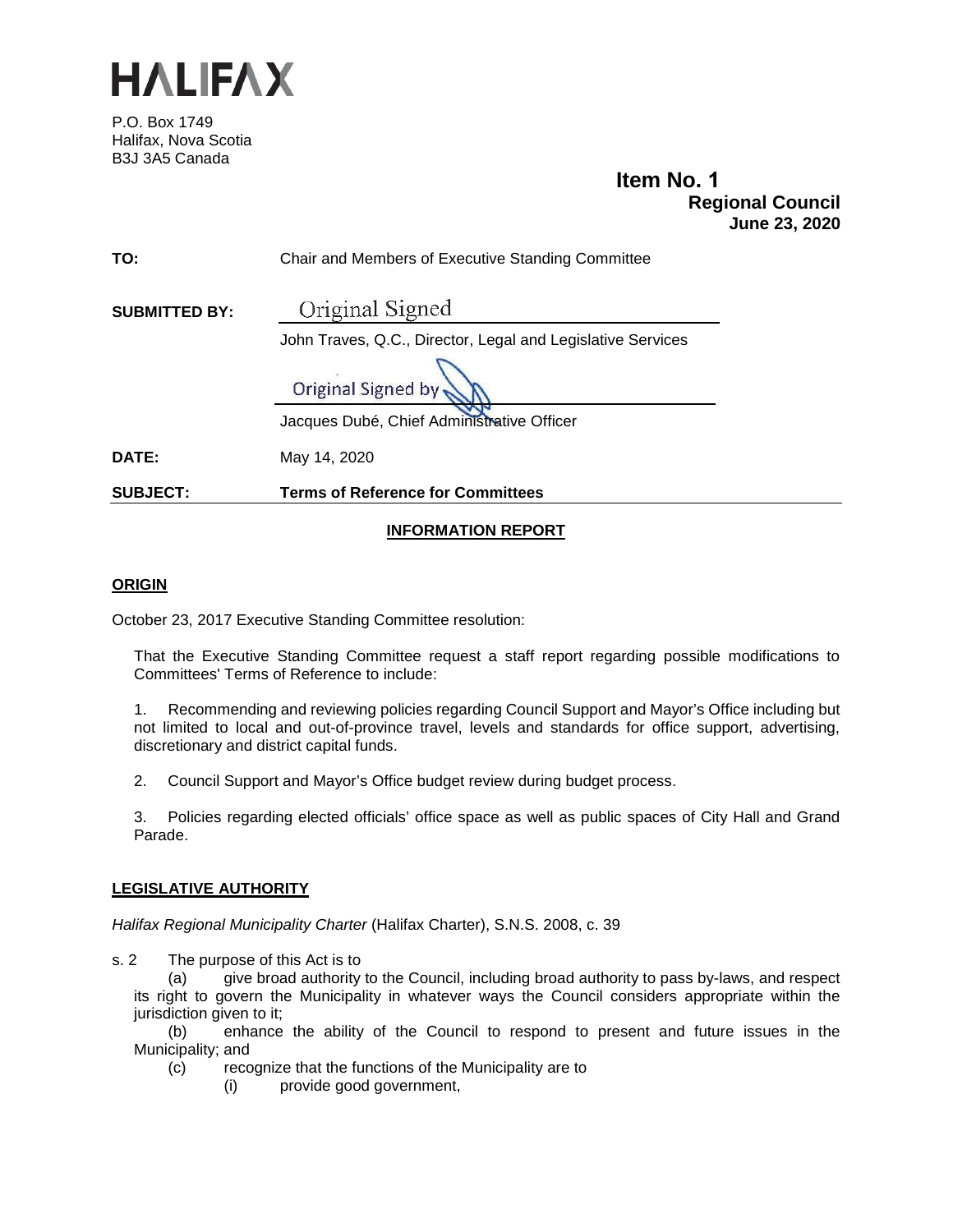- (ii) provide services, facilities and other things that, in the opinion of the Council, are necessary or desirable for all or part of the Municipality, and<br>(iii) develop and maintain safe and viable comm
	- develop and maintain safe and viable communities.

#### s. 20 (1) The Council may make policies

(c) providing for committees and conferring powers and duties upon them, except the power to expend funds;

Administrative Order One, *The Procedure of the Council Administrative Order,* Schedule 6

s. 8 The Executive Standing Committee shall act as a review committee for matters related to the general self-governance and administration of the Council as directed by the Council.

## **BACKGROUND**

This information report is in response to a request for a staff report made by the Executive Standing Committee on October 23, 2017. Due to the ongoing Covid-19 pandemic, meetings of the Executive Standing Committee have been cancelled indefinitely. Therefore, this information report is being submitted by staff directly to Halifax Regional Council.

The Executive Standing Committee requested a report regarding possible modifications to the Committee's terms of reference to provide for development and oversight of key policies regarding Councillor's Support and Mayor's Office, budget review of the same offices, and policies regarding elected officials' office space and public spaces of City Hall and Grand Parade.

Since 2017, administration and other reports on District Funds have responded to a majority of the concerns outlined in the Executive Committee motion. Consequently, with the agreement of the Mover, staff prepared an information report which outlines the existing situation with the various issues included in the motion.

## **DISCUSSION**

#### **Relevant Authority of Executive Standing Committee**

The authority of the Executive Standing Committee is conferred by Regional Council through Schedule 6 of Administrative Order One, *The Procedure of the Council Administrative Order*. Section 1 sets out that the purpose of the Committee is "to fulfill the self-governance functions of the Council." Section 7 adds specifically that the Committee "shall oversee and provide advice on Administrative Order 32 the *By-law Development Administrative Order* and other policy matters related to the By-laws, Ordinances, Administrative Orders and Policies of the Council." Any change to the duties of the Executive Standing Committee would require an amendment to Schedule 6 of Administrative Order One.

These sections confer to the Executive Standing Committee the power and duty to provide oversight of policies, including those respecting the Councillor's Support and Mayor's Office and public spaces of City Hall and Grand Parade.

#### **Relevant Authority of the Standing Committee of the Whole on Budget**

Through Administrative Order One, Schedule 4, section 1, Council has delegated authority to the Standing Committee of the Whole on Budget (Budget Committee) to consider "the proposed operating and capital budgets and business plans of the Municipality for the next fiscal year." The general practise has been for the Budget Committee to receive presentations from each Business Unit with draft budgets and business plans for consideration. Each year, Regional Council approves a budget schedule outlining when each subject will be debated.

The Business Unit of the Chief Administrative Officer (CAO) comprises the Mayor's Office, Councillor's Support Office, and CAO Administrative Office. The Office of the Mayor coordinates constituent relations,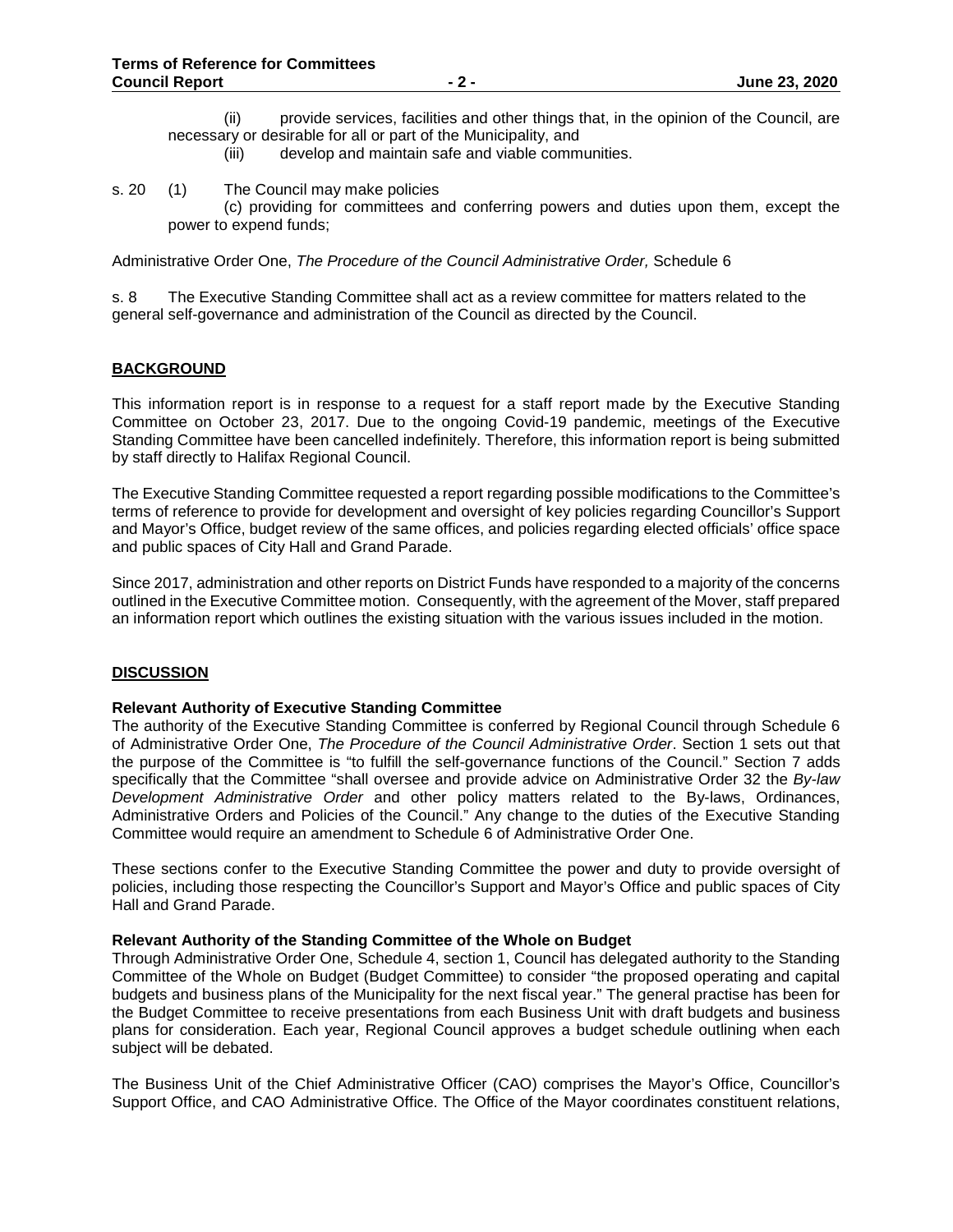communications and administrative support to the Mayor, and the Councillor's Support Office coordinates the same for members of Council. Budgets for these offices are presented to the Budget Committee as part of the CAO Business Unit, at which time Members of Council may debate and request changes be made prior to presentation and consideration of the annual budget.

To task the Executive Standing Committee with responsibility for reviewing the budgets of the Mayor's Office and Councillor's Support Office would duplicate the work already be undertaken by the Budget Committee. Further, this would conflict with Council's direction to pursue red tape reduction and create an inefficiency by requiring the Executive Standing Committee and Budget Committee to consider the same matter prior to a recommendation being made to Regional Council.

## **District Capital and District Activity Funds**

On October 8, 2019 Council passed the *District Fund Administrative* Order that repealed the District Capital Fund Policy and the District Activity Fund Policy and Procedures. The purpose of this new Administrative Order is to enable members of Council to better support the community through:

- 1. the provision of grants to any non-profit organizations and registered charities; and<br>2. the allocation of funds to HRM capital projects, or to goods or services provided by the
- 2. the allocation of funds to HRM capital projects, or to goods or services provided by the Municipality.

## **Reimbursement of Local and Out of Town Travel**

The Mayor and members of Council are subject to the Employee Expense Reimbursement Policy which is the policy that governs the reimbursement of expenses including mileage, meals, travel within the municipality and out of town travel, and hospitality expenses. The *Financial Reporting and Accounting Manual* (FRAM) which is the regulation supporting the financial sections 20 and 79D of the Halifax Charter, provides additional information on hospitality and expenses that the Mayor and Councillors are required to follow. FRAM also requires that the amount of remuneration and expenses paid to or on behalf of the Mayor and Councillors be reported and audited. The Consolidated Financial Statements contains the required statement. Salary disclosure is required under the *Salary Disclosure Administrative Order* for all individuals being paid more than \$100,000 per year. The Salary disclosure report currently contains the Mayor as no Councillor has been paid more than \$100,000.

## **Level and Standards for Office Support**

The mandate of the Councillors' Office is to address the issues of HRM citizens and to support the goals of HRM by providing a high level of service to HRM elected officials and their residents. The Office is committed to providing this service in a timely and equitable manner, while being sensitive to the needs of HRM's diverse communities. The Office strives to support Councillors in a manner that promotes strong, effective and accountable municipal government.

The present staff complement includes the Manager, an Administrative Coordinator, a Senior Constituency Coordinator, and eight (8) Full Time Constituency Coordinators. All staff are HRM employees. Constituency Coordinators provide support to 16 Councillors with the Senior Coordinator supporting one Councillor while being responsible for oversight of aspects of the work of the other Coordinators. The remaining eight Coordinators have designated responsibility to support one or two Councillors/Deputy Mayor.

A designated Senior Service Desk Analyst provides Executive (White Glove) support to the Councillors and their support staff during core working hours.

## **Councillor Office Space**

Leasing & Tenant Services is committed to providing appropriate and cost effective accommodations services for staff in all HRM business units. The multi-year plan to renovate and revitalize HRM's administrative offices is underway; the initial projects, for Human Resources and Solid Waste, were completed in January 2019. The objectives of the Program include reducing leased space to obtain long term cost savings; modern workplaces which are inviting, open, accessible and inclusive; and ensuring consistency and fairness in the allocation of workspace. Standards have been established in these areas and are being applied in new and renovated space.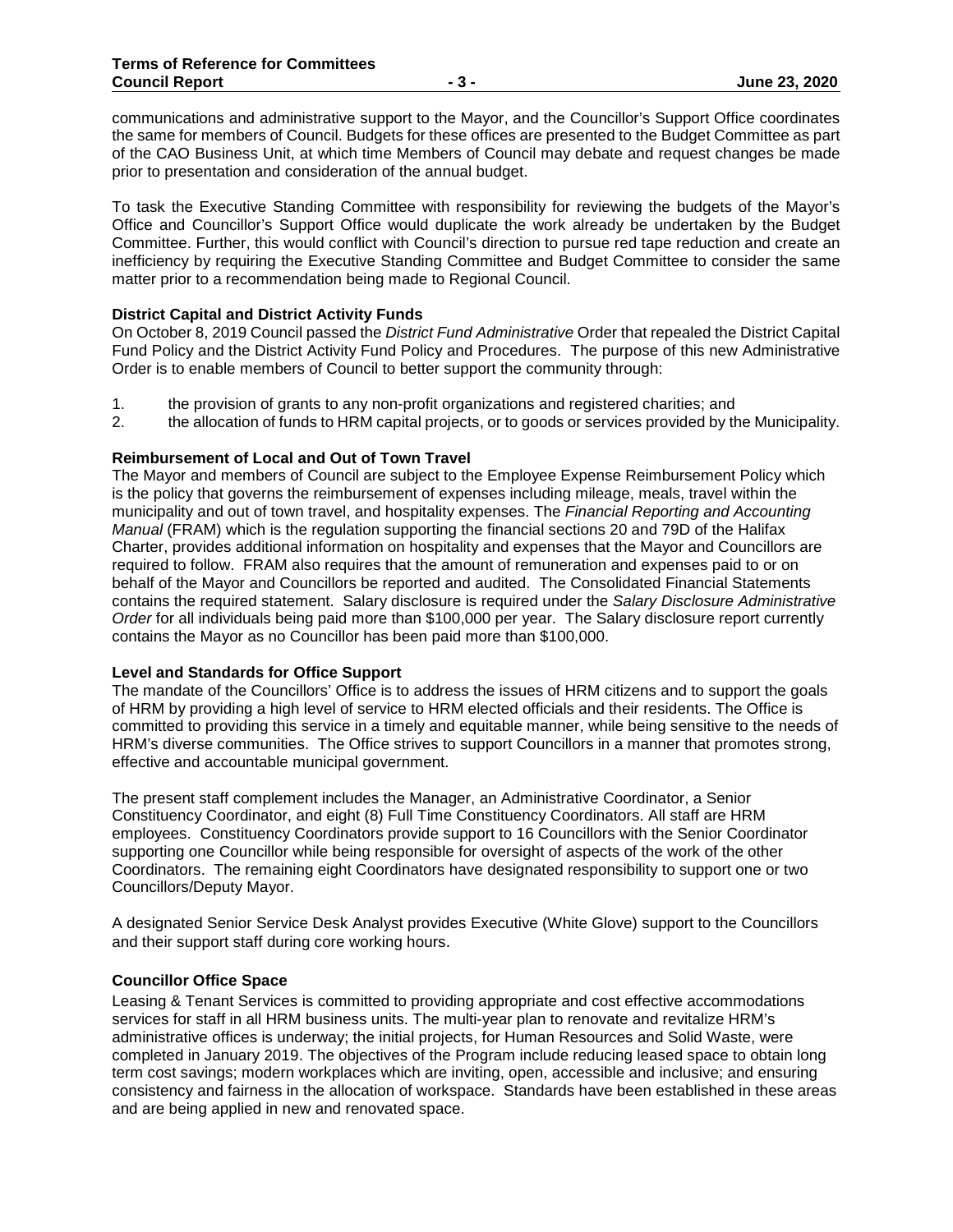#### **Policy Regarding Public Spaces in City Hall and Grand Parade**

The Corporate Customer Service, Municipal Facility Maintenance and Operations division is responsible for preventative maintenance care and control of City Hall. This includes the maintenance and operation of the entire building envelope, such as mechanical and electrical systems, plumbing and heating systems, elevator systems, cleaning, all fire and life safety equipment. Inspection and repair of the structural systems such as roofing, and windows & doors are also the responsibility of the division. Parks & Recreation coordinates requests for artwork or cultural pieces within City Hall spaces.

#### **Halifax Hall**

Bookings for Halifax Hall are managed through Outlook by the Municipal Clerk's Office. Official functions of the Mayor, Council, and CAO including meetings, receptions and HRP swearing in or promotion ceremonies are 'as-of-right'. All other booking requests are reviewed by the Clerk to determine if the use is appropriate. There have been increasing requests for staff use of the room for large team meetings that cannot be accommodated by other corporate facilities due to size. These have been reviewed on a caseby-case basis. While external users may not book the room directly, the Mayor's Office and Councillors routinely book the room on behalf of external groups.

#### **The Downie Wenjack Room**

The Downie Wenjack Room is automatically booked through Outlook in the same manner as all other HRM meeting room. The room is available to any member of staff requiring a meeting room.

## **Halifax Regional Council Chamber**

The Clerk's office is responsible for the management of the Council Chamber. By practice use of the Halifax Regional Council Chamber is limited to meetings of Halifax Regional Council, the Standing Committees and Community Council. On occasion the Chamber is used by other bodies such as the Atlantic Mayors' Congress. Viewed as the municipal seat of government, the Chamber is considered a special place. A significant investment has been made in audio/video equipment and software to facilitate meetings. Additionally, Councillors seats are considered to be their workspace. For these reasons limited use is appropriate.

#### **Grand Parade**

Grand Parade is protected under By-law P-600 the Municipal Parks By-law. The By-law sets out what is and is not permitted in any HRM Park. Use of Grand Parade is also subject to the Grand Parade – Criteria Guidelines for Event Approval. HRM Facility Scheduling is responsible for booking of Grand Parade. Requests for booking of the space are reviewed to ensure conditions are met and applicable contracts are issued. Facility Scheduling staff liaise with City Hall to ensure requested bookings do not conflict with any scheduled municipal activities in Grand Parade, such as flag raisings, etc. Out of the ordinary requests are reviewed with the Office of the CAO.

The above review of relevant policy, programs, guidelines and practices clearly outlines the framework for each within HRM. The mandate of the Executive Standing Committee clearly sets out that the Committee has oversight on all By-laws, Administrative Orders and policies. Budget responsibility falls to the Budget Committee of the Whole and Corporate Policies are within the mandate of the CAO. As noted above many of the concerns which prompted this motion have been dealt with in other reports or changes to practice and policy. This being the case, changes to the Executive Committee Terms of Reference would appear not to be necessary at this time.

## **FINANCIAL IMPLICATIONS**

There are no financial implications arising from this report.

## **COMMUNITY ENGAGEMENT**

No community engagement was conducted in the development of this report.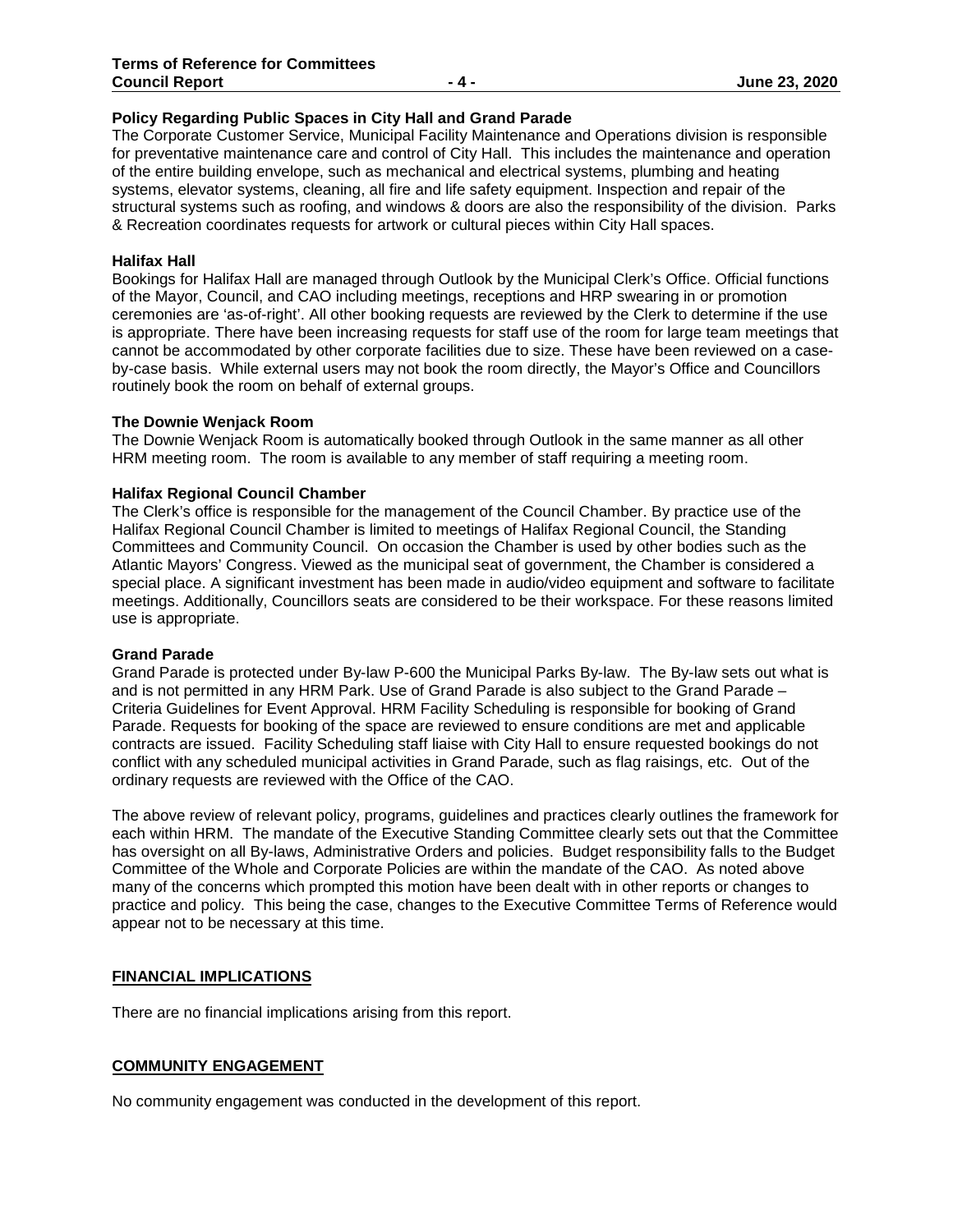# **ATTACHMENT**

1. [Councillor Mason - Request for Consideration Form](https://www.halifax.ca/sites/default/files/documents/city-hall/boards-committees-commissions/esc171023item1301.pdf)

A copy of this report can be obtained online at [halifax.ca](http://www.halifax.ca/) or by contacting the Office of the Municipal Clerk at 902.490.4210.

\_\_\_\_\_\_\_\_\_\_\_\_\_\_\_\_\_\_\_\_\_\_\_\_\_\_\_\_\_\_\_\_\_\_\_\_\_\_\_\_\_\_\_\_\_\_\_\_\_\_\_\_\_\_\_\_\_\_\_\_\_\_\_\_\_\_\_\_\_\_\_\_\_\_\_\_\_\_\_\_\_\_\_\_

| Report Prepared by: | Phoebe Rai, Deputy Clerk |
|---------------------|--------------------------|
|                     |                          |

Report Approved by: Sherryll Murphy, Acting Municipal Clerk, 902-292-5902